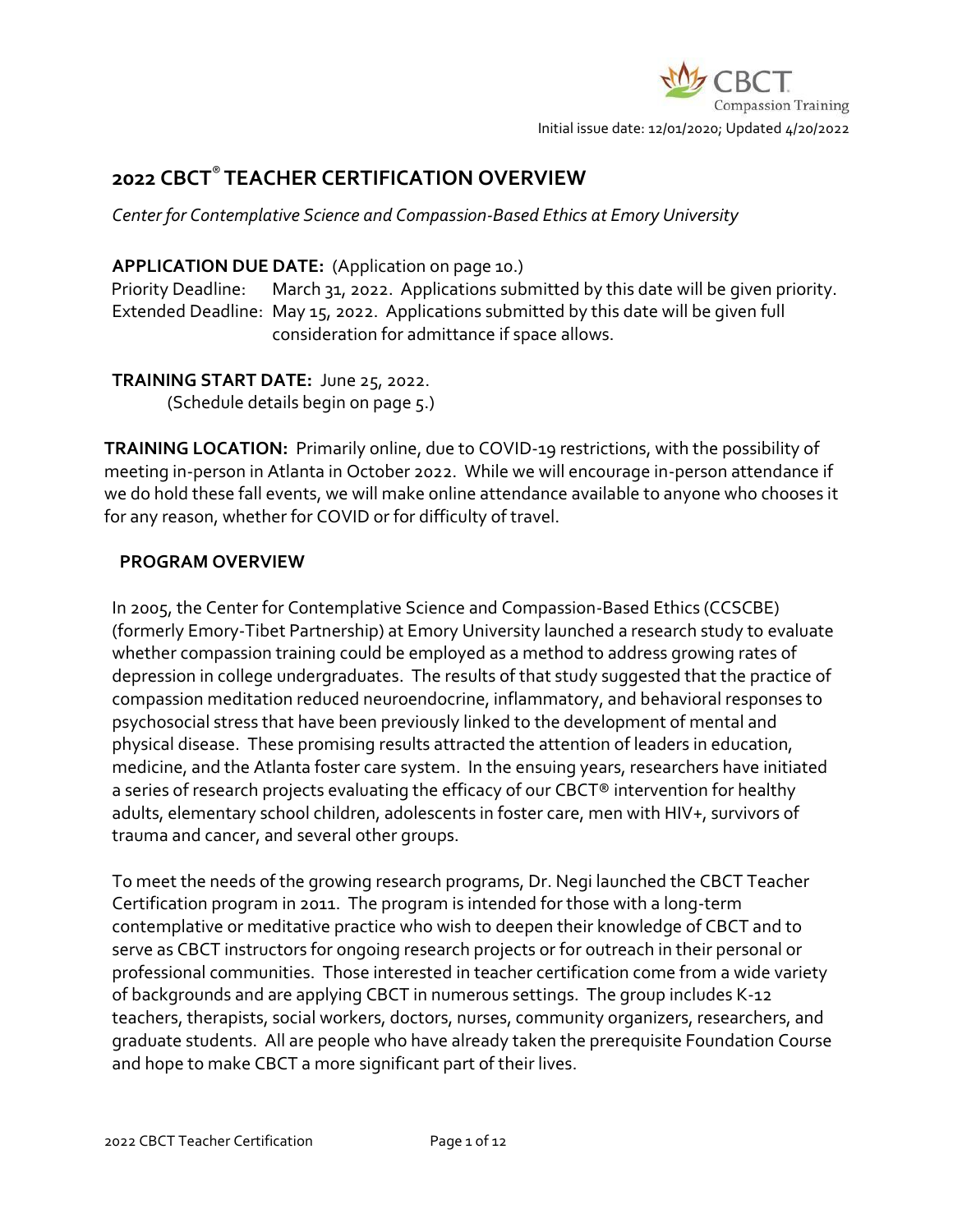### **TEACHING CBCT IN AN INSTITUTIONAL SETTING**

If an institution wants to offer CBCT, for example by having its staff teach CBCT as part of their salaried duties or by offering CBCT to individuals who pay the institution directly for instruction, an *Institutional Agreement* with Emory University is required, in addition to the Certification Agreement that is required for individual instructors. Please inquire directly with the Center for Contemplative Science and Compassion-Based Ethics, if you would like to know more about the *Institutional Agreement***.**

### **TEACHING CBCT FOR RESEARCH PURPOSES**

CBCT Teachers are expected to coordinate any research on CBCT with the Center for Contemplative Science and Compassion-Based Ethics, as spelled out in detail in the *Level One CBCT Instructor Certification Agreement* (see below).

### **CERTIFICATION PROGRAM**

Teacher Certification (sometimes called Level One) allows an individual to teach CBCT in either research or non-research contexts.

Certified teachers have access to teaching manuals and materials, promotional literature and templates, and the web-based database of CBCT-related audio recordings, handouts, and other reference materials and resources. They are provided the password for online written and recorded materials that they may share with any student enrolled in their CBCT courses. The Center has an app to provide these materials. Teachers are able to give access to the app via password to their course participants.

Professional development support is available to certified teachers through continuing education opportunities, including CBCT refresher courses and retreats at free or discounted rates.

Certified teachers are listed on the CBCT website to confirm their active certification status; granted the limited right to use both the name and logo of CBCT in their professional material and publicity; may refer to themselves as Certified Instructors or Certified Teachers of CBCT; and may indicate that they are certified by Emory University.

Upon completion of the CBCT Teacher Certification (Level One) requirements, the final step is to sign the official *Level One CBCT Instructor Certification Agreement* with Emory University. A copy of the full agreement is available upon request.

Certified teachers may provide a bio and photograph for inclusion to the online CBCT®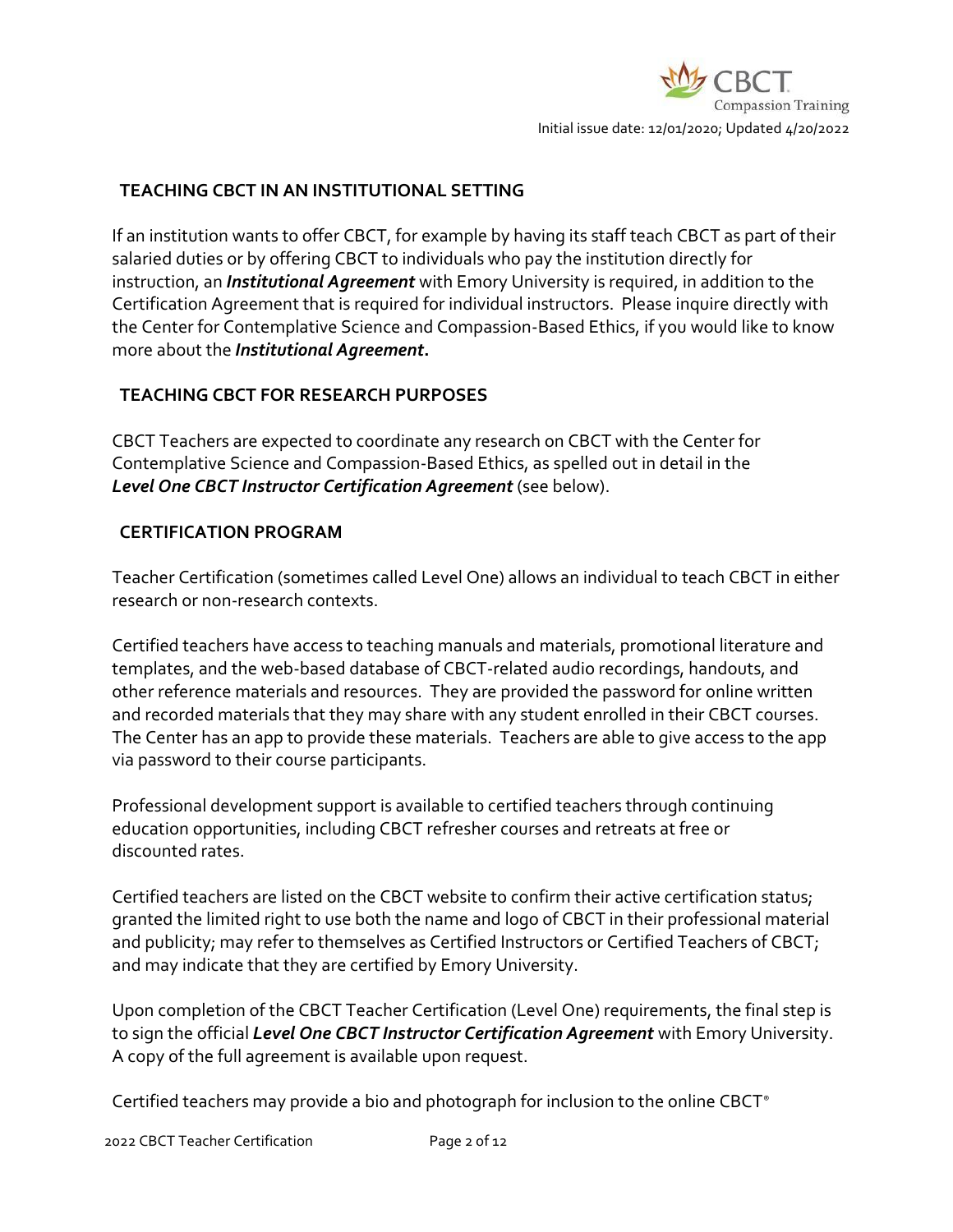

Certified Teacher Directory at [compassion.emory.edu.](https://compassion.emory.edu/cbct-compassion-training/certified-teachers/index.html)

**A note on research contexts:**Teaching of CBCT, when provided for a research study, is to be coordinated with the Center for Contemplative Science and Compassion-Based Ethics' CBCT program and executed by instructor(s) who are fully certified and actively registered as teachers. It is recommended that research studies include funds to pay the CCSCBE for provision of a certified instructor as well as for consulting to assure fidelity. The sooner the Center is brought into research discussions the better. The instructor(s) can be contracted directly by the CCSCBE. The funds include the teacher's salary, provision of CBCT materials (written and recorded), and other support of the intervention, including quality control measures, adaptation of the CBCT course for a particular population, services provided by the CBCT staff and overseen by CBCT administration, website, and other overhead costs. Depending on the complexity of the project, typical fees for provision of a 10-to-12-week course in 2020, taught by either 1 or 2 teachers, range from \$4,000 to \$8,000 per course. Teaching in pairs is the required model for studies, unless explicitly permitted by CCSCBE. Each instructor receives between \$1,200 and \$1,800 for a typical 10-week class, again depending on the study details. Studies of CBCT shall include consultation by Executive Director Lobsang Tenzin Negi, PhD, who will act as co-investigator and co-author on published findings, and research grants shall include fees to cover this consultancy.

**Senior Instructor Certification** is meant for teachers who have accumulated many years of experience in teaching CBCT as certified instructors (Level One). Senior Instructor status is not required to teach CBCT in research or most other contexts. The primary benefits of this level are (1) offering CBCT Foundation Courses that count as a prerequisite for applying to the CBCT Teacher Certification program when also offered through a formal institutional partner and (2) referring to oneself as a "Senior Instructor" of CBCT.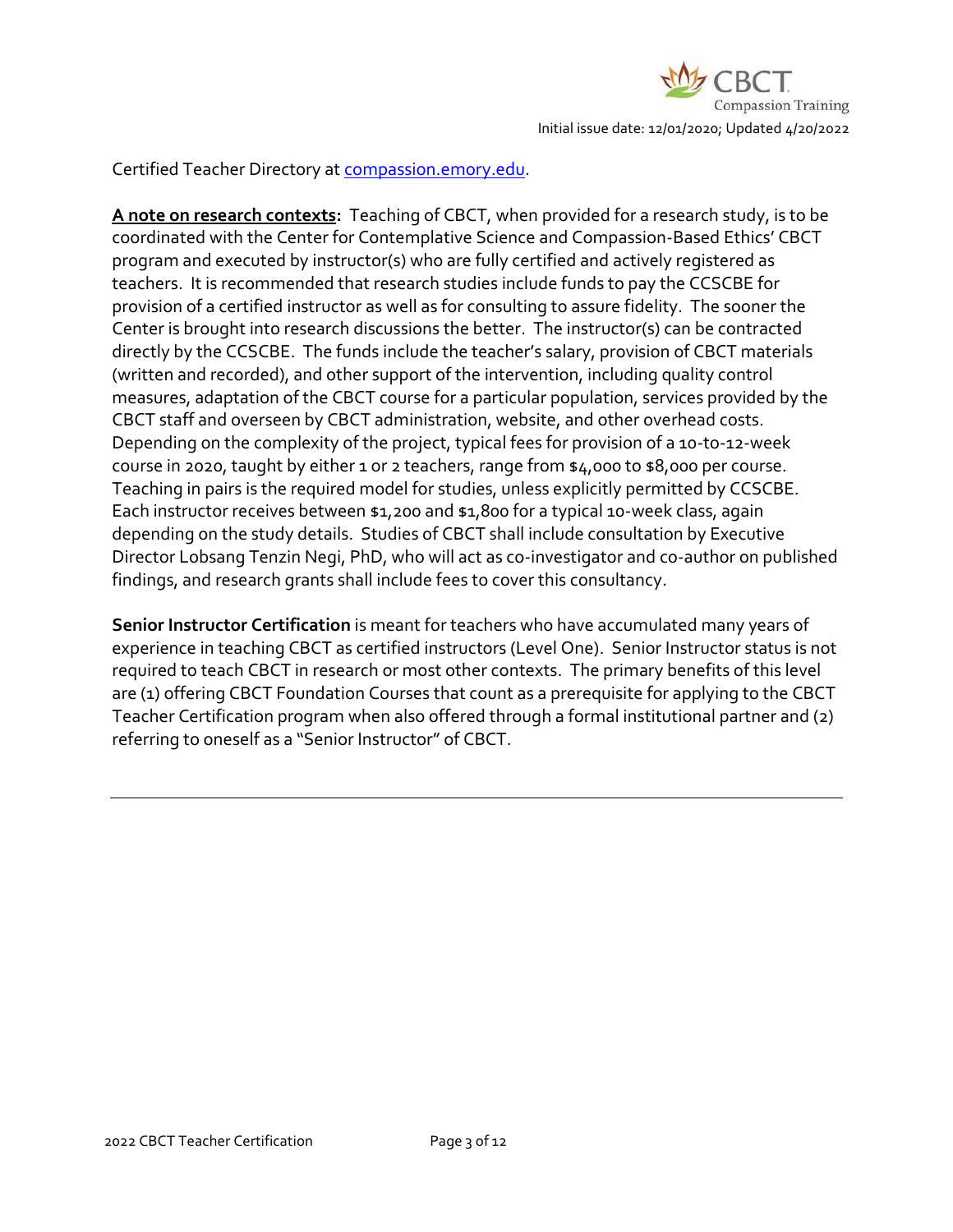

#### **CERTIFICATION PROCESS SUMMARY (on following pages)**

*Details, including costs, are presented on the following pages for each of these topics:*

#### **Teacher Certification Components**

- I. Retreat/Workshop (5 days)
- II. Practicum (online 8-week seminar, plus weekend intensive)
- III. Supervised Co-Teaching (formerly called "Teaching Assistantship")

#### **Senior Teacher Certification Components**

- I. Teaching Portfolio Review
- II. Final Examination

#### **Application and Registration Processes**

- I. Application Process
- II. Seeds of Compassion Scholarship opportunities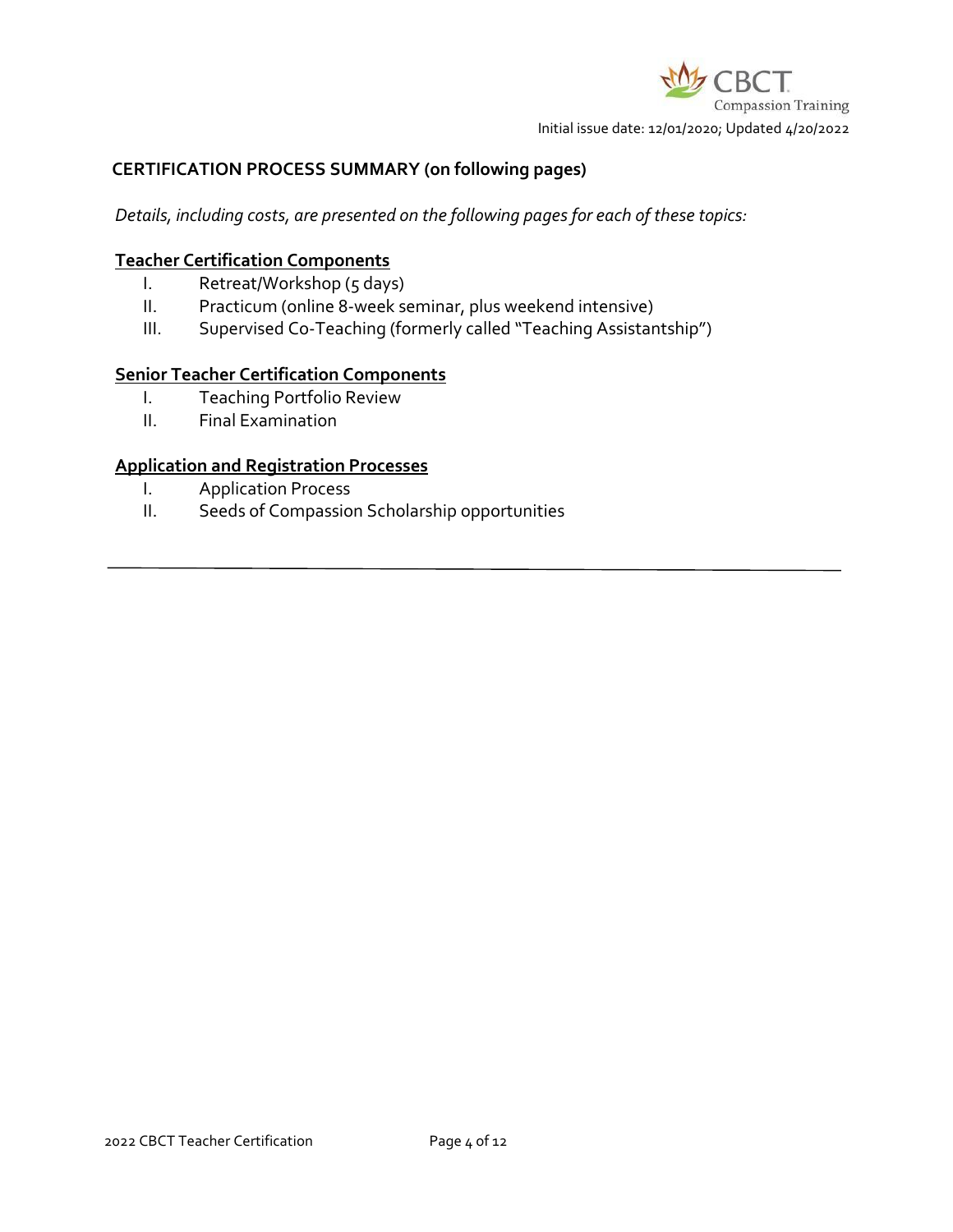## **TEACHER CERTIFICATION COMPONENTS**

CBCT Teacher Certification requires attending the three-part Teacher Certification program: Retreat/Workshop, Practicum, and Supervised Co-Teaching. The first two parts are attended as a single cohort to provide a supportive environment for exploration and development of CBCT teaching skills. The third part is conducted in pairs or individually. Note in addition to the fees for each part below, required course materials (books and course pack) will total approximately \$235.

### **I. Two-Day Retreat / Three-Day Workshop**

*Dates: Saturday, June 25 – Wednesday, June 29, 2022. 9:00 am to 5:30 pm daily EDT Location: Online via Zoom 2022 Fee: \$1,800, due by June 1, 2022.*

This weeklong retreat and workshop afford participants an opportunity to deepen their CBCT meditation practice and begin developing skills of teaching the protocol. The first days are devoted to intensive practice and reflection ("retreat"). Others who have taken CBCT may also join the retreat. The final days are a skills workshop open only to those in the Teacher Certification cohort. In this workshop, we begin exploring how to explain the protocol in all its parts, with a focus on the rationale of the sequence and the practical aspects of teaching and guiding contemplative practices.

### **II. Practicum**

### *Dates: July 12 – October 17, 2022*

- *1) Online Practicum: 8 weeks, July 12 – September 13, 2022*
	- *- Weekly Online Video Meetings: Tuesdays, July 12 – Sept 13, 5:15 pm – 7:45 pm ,(first meeting held Tuesday, July 19, no meeting held Tuesday, September 6 in observance of Labor Day)*
	- *- All assignments and meetings will be online this year due to the pandemic.*
	- *- Estimated time required for all assignments and meetings: 10-15 hours per week.*
- *2) Practicum Weekend Intensive: Saturday, October 1 - Sunday, October 2, 2022 (9:00 am – 5:30 pm Daily) Note: If COVID-19 restrictions allow, please plan to meet in-person for the final Practicum Weekend Intensive at Drepung Loseling, 1781 Dresden Dr NE, Atlanta, GA*

*30319. 3) Concluding Two-Day Retreat and One-Day Workshop: Saturday, October 15 – Monday, October 17, 2022 (9:00 am – 5:30pm Daily).* 

*Note: If COVID-19 restrictions allow, please plan to meet in-person for the Concluding Two-Day Retreat and One-Day Workshop at Drepung Loseling, 1781 Dresden Dr NE,*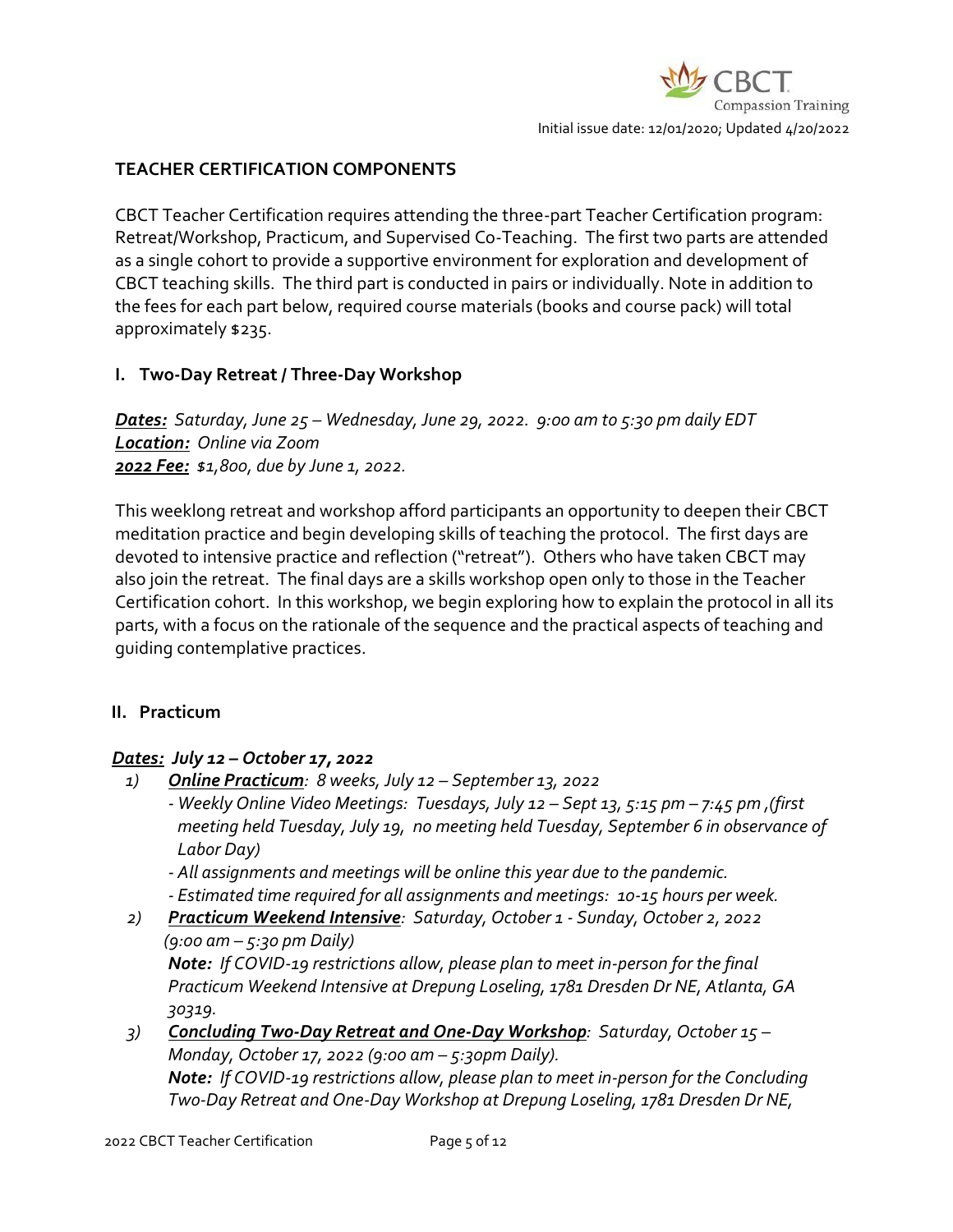

*Atlanta, GA 30319.* 

*While we will encourage in-person attendance if we do hold the October events, we will make online attendance available to anyone who chooses it for any reason, whether for COVID or for difficulty of travel.*

*2022 Fee: \$1,900, due by July 12, 2022.*

The Practicum provides an extended opportunity for trainees to develop their knowledge and understanding of the protocol through readings, discussion, writing, and sample teachings, all in the context of observing a videotaped CBCT course taught by experienced CBCT instructors. The Practicum is structured primarily through online interactions, and thus is available to people from any location. At the conclusion of Practicum, all participants gather for a weekend intensive to practice pedagogical strategies and skills.

For 8 weeks, assignments will be submitted online with due dates at regular intervals, usually twice per week. Participants will meet once per week by video conference with the entire cohort for 1.5 hours to discuss the readings and assignments. The Practicum includes weekly assigned readings, both background material for the protocol and scientific studies examining compassion and contemplative practice. The assignments provide trainees a chance to build their own course syllabus with sample class plans and meditation scripts for each topic. There are also writing assignments responding to hypothetical student questions. Throughout the Practicum, trainees practice the CBCT protocol daily and keep a practice journal in order to help strengthen their insights into the protocol and how to present it.

*IMPORTANT: Participants will spend a minimum of 10 hours per week for these 8 weeks (some participants have reported spending closer to 15 hours per week) to accomplish the assignments, attend the weekly classes, and watch the weekly videos. The effort is similar to a graduate level seminar in intensity and expectations for engagement.*

The Practicum concludes with a final cohort meeting – in-person (if COVID-19 restrictions allow) – at a weekend workshop, during which sample teachings and guided meditations are presented and reviewed. After the weekend workshop, participants prepare and submit a comprehensive Teaching Statement that explains one's perspective on and approach to teaching CBCT; set goals for further development of teaching abilities and methods; and establish intentions for bringing CBCT to certain populations or folding into one's ongoing professional development.

**III. Supervised Teaching** (formerly called Teaching Assistantship or Supervised Co-Teaching)

*Dates: Varies. Typically, this will be a 10-week course beginning after successful completion of*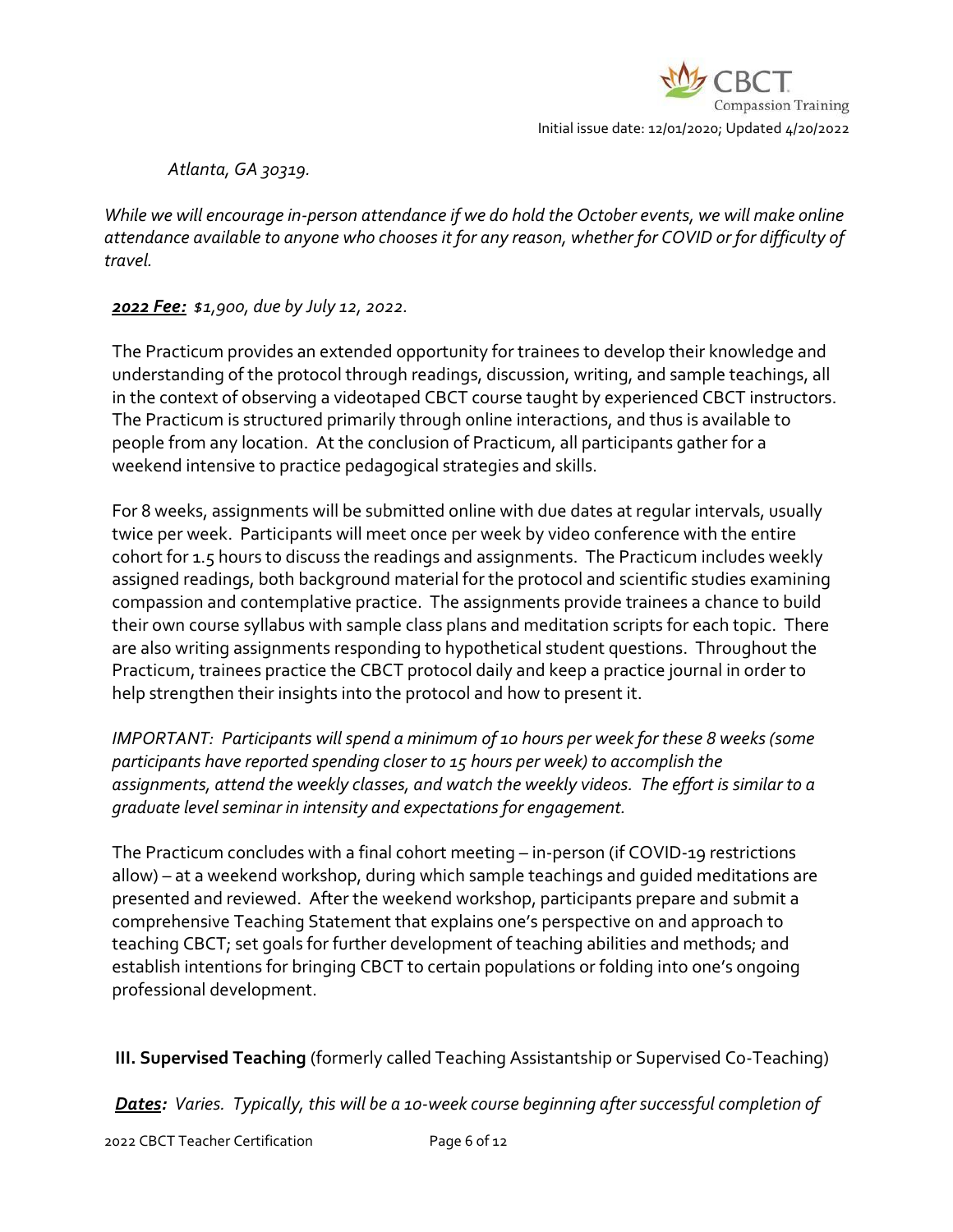

#### *the Practicum, to be arranged on a case-by-case basis.*

*2022 Fee: \$1,800, due two weeks prior to the scheduled course, the date of which depends on each individual situation.*

To complete the Teacher Certification, trainees typically co-teach a 10-week course with an experienced CBCT teacher. Working with the Teacher Certification director(s) and the coteacher, trainees develop personal goals for their own development as teachers and review the goals periodically throughout the course to evaluate progress. They also receive feedback and guidance on teaching strategies and approaches from the co-teacher and the Teacher Certification director, based on goals set and adherence to the protocol. Trainees submit weekly class notes and reflections, continue to develop their personal practice alongside the participants whom they are teaching, and are asked to keep a journal of their thoughts on their teaching and practice.

#### Notes:

1. For Supervised Co-Teaching that occurs at a distance from Atlanta, it will be necessary to videotape sessions, share them electronically, and provide written class plans for review throughout the course. Translation into English (or, in some cases, Spanish) will need to be arranged by participants for an effective process.

*2.* Given that the number of available teaching opportunities can be limited, and that trainees may be required to interact with study participants and sensitive populations, supervised co- teaching placement will be assigned solely at the discretion of the Teacher Certification director. Our best effort will be made to place qualified trainees in an appropriate and timely way, but due to numerous variables, many outside the control of the program, placement is not guaranteed for any individual or within a particular timeframe.

*The fee for Supervised Co- Teaching may be delayed until a placement has been made.*

### *TEACHER CERTIFICATION COST SUMMARY (2022 costs)*

| TOTAL:                                               | \$5,500 |
|------------------------------------------------------|---------|
| Supervised Co-Teaching:                              | \$1,800 |
| Practicum/Weekend Intensive/Fall Retreat & Workshop: | \$1,900 |
| Summer Retreat/Workshop:                             | \$1,800 |

Participants will be required to independently purchase 4-5 books for the Practicum, at a total cost of approximately \$75.

2022 CBCT Teacher Certification Page 7 of 12 *PAYMENT AND CANCELLATION POLICIES. The cost of the summer Retreat/Workshop must be paid*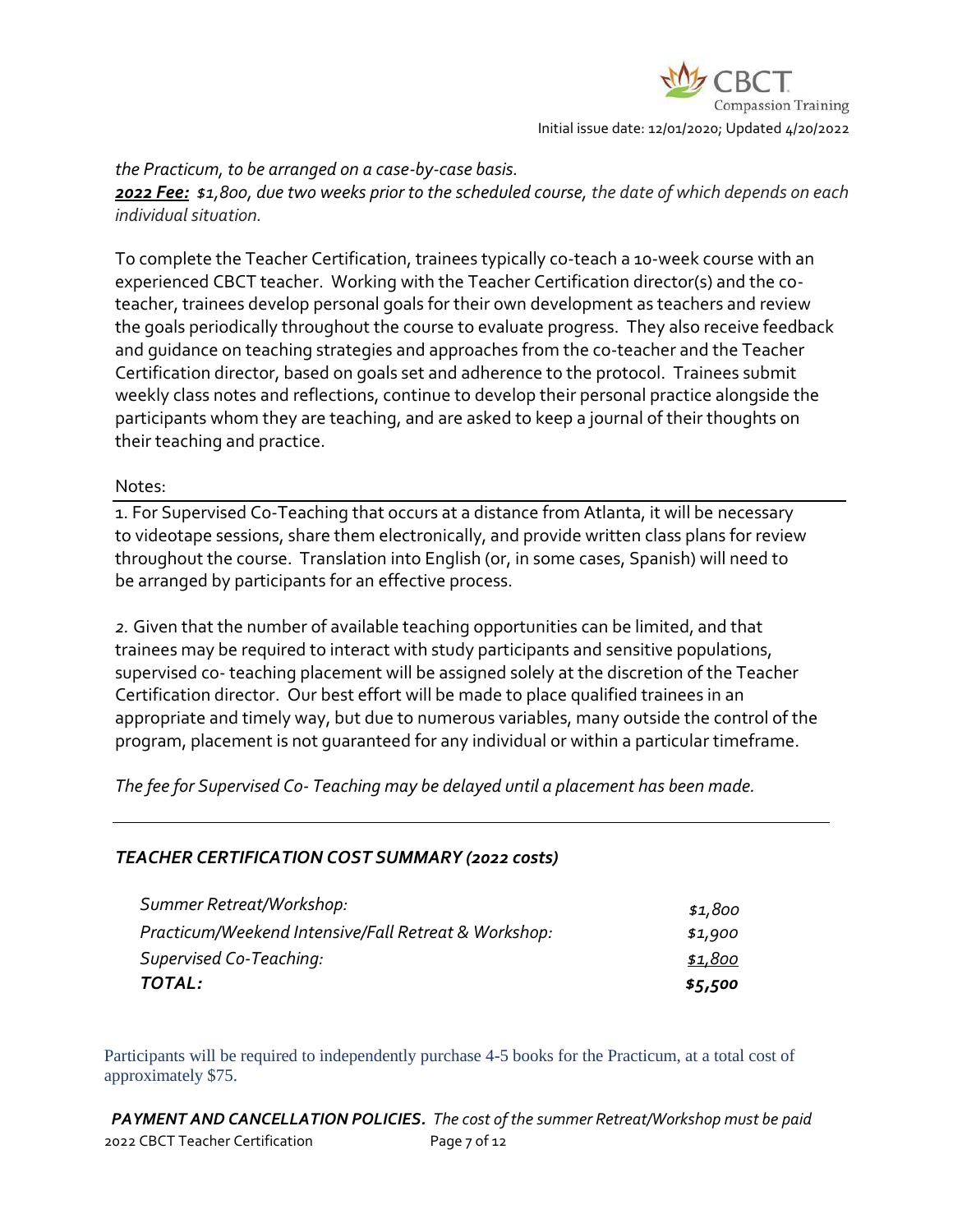

Initial issue date: 12/01/2020; Updated 4/20/2022

*upon registration and no later than June 1, 2022, to assure a place once accepted. We respect that circumstances change, and participants may need to alter plans due to situations beyond their control. Yet, there is substantial loss to the program if participants claim a space and then do not fulfill their commitment to complete the training. If a participant chooses to cancel after initial enrollment, an administrative charge of 25% of the cost of the summer Retreat/Workshop will be retained. If withdrawal occurs within 2 weeks before the start of the retreat, 50% of the Retreat/Workshop cost will be retained. No refund will be issued after the program has begun. (See notes on financial assistance later in the document.)*

### **SENIOR TEACHER CERTIFICATION COMPONENTS**

*NOTE: Senior Instruction Certification is not necessary for teaching CBCT in most contexts. Level One teachers present themselves as "CBCT Teachers" and "Emory-Certified" without reference to the distinction between Level One and Two.*

After successful completion of Level One Certification, teachers are expected to teach several courses and gain a strong level of confidence with the material and their personal pedagogical abilities before applying for Senior Instructor certification. (This may take several years, but please note that Senior Instructor Certification is not necessary for teaching CBCT.)

If a teacher is considering the pursuit of Senior Instructor certification, it is recommended to meet informally with the CBCT Director or Associate Director to discuss the process and review the steps listed below in detail.

### **I. Teaching Portfolio Review**

In order to initiate the formal review for Senior Instructor Certification, a teacher prepares and submits a Teaching Portfolio. The actual content of the portfolio will be specific to each individual and exceptions may be granted on a case-by-case basis; however, the goal would be to include the following items at a minimum:

- 1. Updated and expanded Teaching Statement. (See Practicum.)
- 2. Explanation of goals and intent for acquiring the Senior Instructor Certification.
- 3. A set of class plans tailored to a particular population or class that the applicant has taught as a lead teacher.
- 4. A set of quality audio recordings of guided meditations for each of the eight topics.
- 5. An edited set of quality video recordings of a class taught by the instructor, providing three clips that demonstrate an ability to: (1) present complex pedagogical CBCT material (Topics 3, 4, or 5) with clarity, (2) lead discussion / provide feedback to student questions and concerns, and (3) lead meditation for one of the more complex topics (Topic 3 or later). Each clip should be 10-30 minutes long, no more than 1-hour total, and chosen to demonstrate proficiency.
- 6. Three letters of recommendations: from mentor, colleague, and student.
- 7. Relevant course evaluations/surveys that give feedback on one's teaching.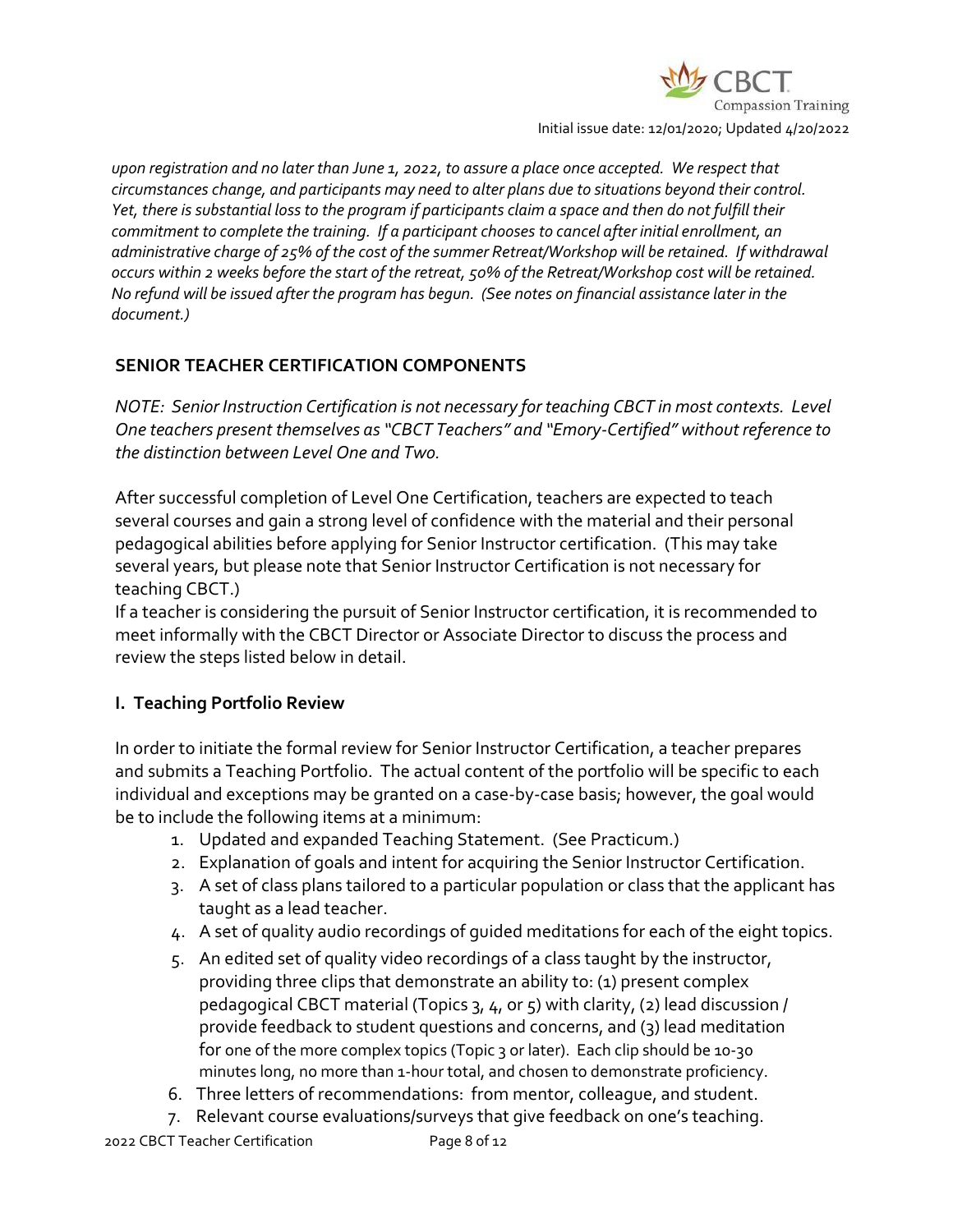

8. A description of the ongoing development of one's meditation practice, focusing on the prior six months to 1 year. Include updated list of retreat attendance (minimum 2 retreats are expected between the initial CBCT Teacher Certification retreat and the application for Senior Instructor certification).

After receiving the Teaching Portfolio, the CBCT Director and Training Coordinator will convene a committee, including a Senior Teacher familiar with the applicant's work if possible, to review the portfolio in its entirety and to provide feedback. This committee will also determine whether the applicant needs more development of the portfolio before it is approved. If the portfolio is not approved, the applicant will be given specific feedback about which areas need improvement and will be given the chance to revise and resubmit the portfolio. In some cases, the applicant may be asked to teach a CBCT course, perhaps with supervision or in a co- teacher setting, to develop and demonstrate certain skills or knowledge before re-submitting the portfolio.

*Dates: The review and approval of a Teaching Portfolio is a detailed process that may take several months after the initial date of the submittal. Any additional materials that are required to complete the portfolio after the initial submittal may delay the review.*

*2022 Fee: \$650. Fee is non-refundable and is required to initiate the review process.*

#### **II. Final Exam**

Once the Teaching Portfolio is approved, the applicant will be notified that they may sit for the final exam, which will be administered by the CBCT Director, either in writing or orally at their discretion.

Senior Instructor Certification will be granted after successful completion of the exam.

*Time/Dates: To be scheduled at mutually convenient time.*

*2022 Fee: The cost of taking the exam once is waived, based on full payment of the portfolio review fee. A re-exam, if needed, will be provided for \$150.*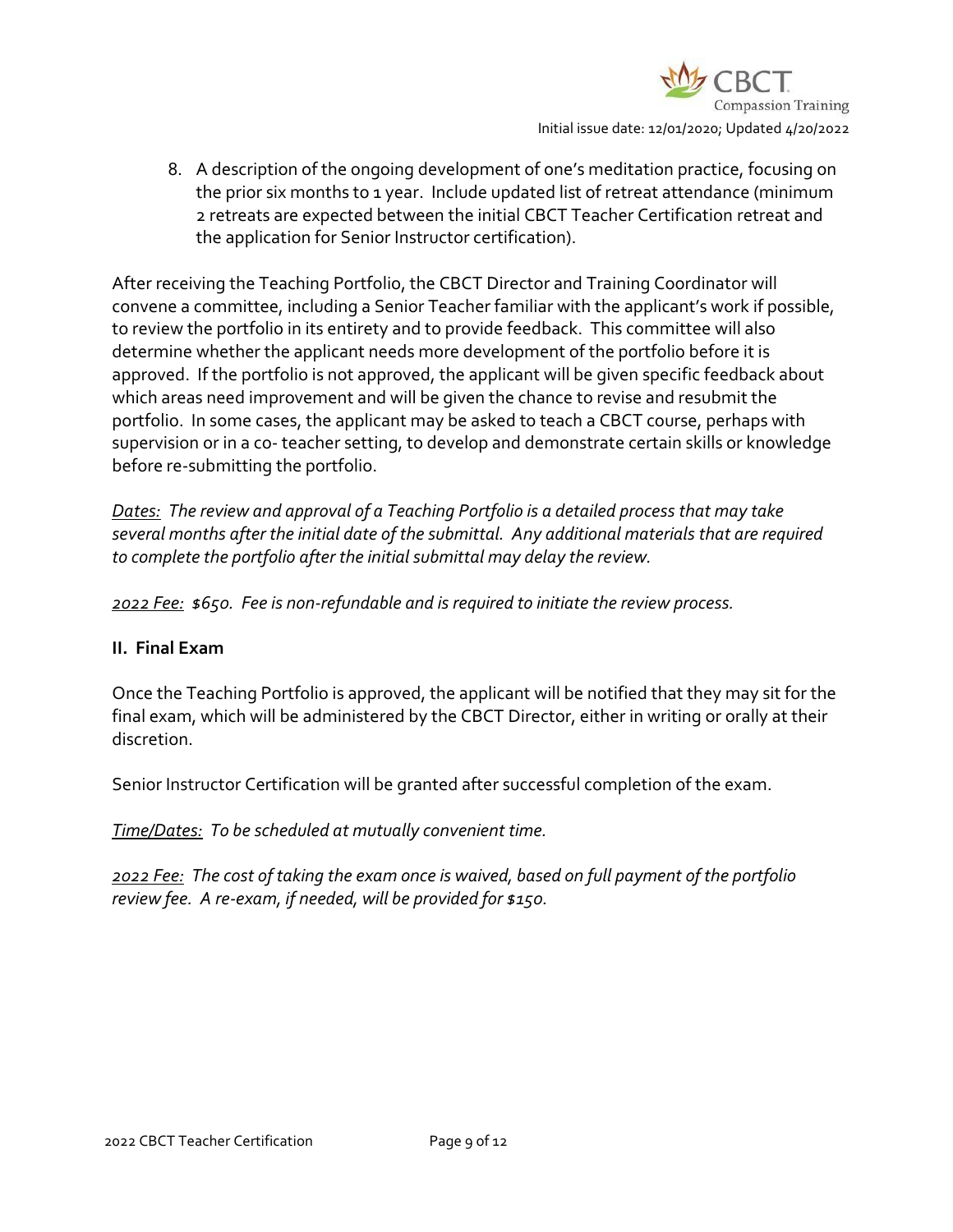

### **APPLICATION, ENROLLMENT, AND SCHOLARSHIP INFORMATION**

#### **I. Application Process**

#### **A. PREREQUISITES**

In order to apply for the Teacher Certification, interested participants must meet the following prerequisites:

(1) have attended or be currently enrolled in the CBCT Foundation Course (8-Week or Weekend Intensive Course), typically taught in the fall and spring of each year; (2) have been practicing meditation regularly for at least one year; and

(3) have attended at least one weeklong teacher-led residential retreat (or equivalent).

*These requirements are based on the observation that a personal contemplative practice is central to the communicative ability regarding the concepts and practices of CBCT and to the ongoing development of the teacher. Some educators and clinicians with much experience in fields such as psychology, neuroscience, social work, or education may have a great deal of training presenting material to students and/or relating to clients in therapeutic setting, yet still not have the contemplative practice experience. In these cases, individuals may be admitted before having attended the required Retreat. If admitted with this exception, the trainee is expected to fulfill the Retreat requirement before being considered for the Supervised Co-Teaching.*

#### **B. APPLICATION**

(1) Provide the following to allow consistent and clear communication: Full name:

Preferred email: Preferred mailing address: Preferred phone number: Gmail address (if you have one and it is different from above):

- (2) CONFIRM PREREQUISITES (practice requirement is addressed in the next section)
	- CBCT Foundation Course: When: **Where** Teacher(s): 7 Day Retreat (or equivalent): When: Where: Teacher(s):
- (3) Personal Practice (750 words or less)
	- 1. Please describe your personal meditation practice for the last one year, including the style of meditation you practice and the typical duration and frequency of each session.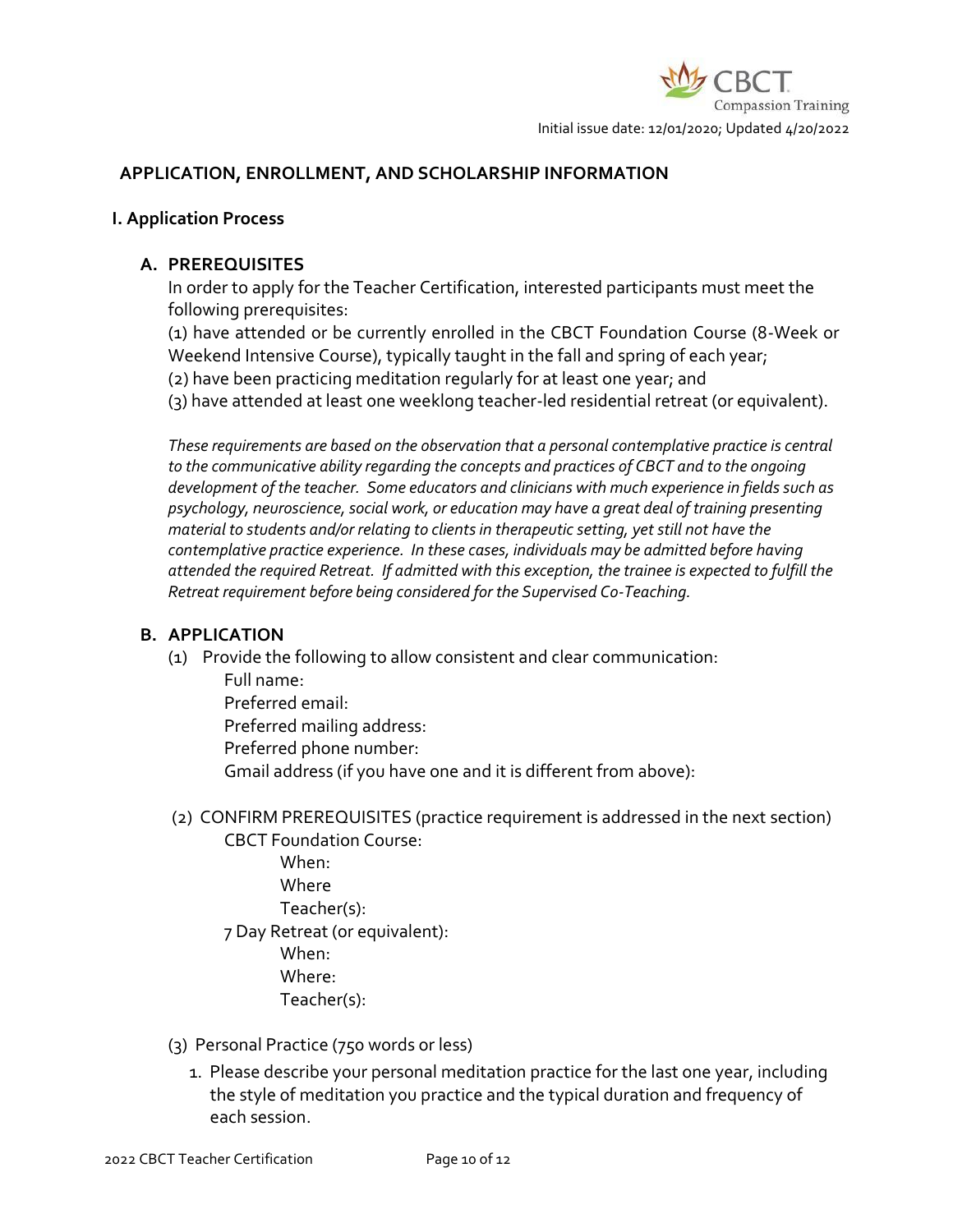

- If you have been practicing regularly for more than one year, please briefly describe your experience.
- 2. Who are your teachers? What teachings or books have most informed or influenced your practice?
- 3. Please list all teacher-led residential retreats that you have attended. Be sure to include the name of the retreat, location/center, dates, and teacher(s).
- 4. What is the significance of your personal practice in your life and work?
- (4) Professional Training (500 words or less)
	- 1. Please describe any educational or clinical training or work experience that may have prepared you to lead a CBCT program.
	- 2. Include your resume or CV in support of this statement and give a full picture of your professional history.
- (5) Personal Statement (1000 words or less)
	- 1. Please describe your interest in teaching CBCT specifically. What draws you to this particular program? Why are you interested in studying and teaching compassion meditation in particular?
	- 2. How do you hope to incorporate this training into your own work?
	- 3. What current strengths would be of most benefit as you approach the teaching of CBCT?
	- 4. Which of your current abilities would you expect would need the most attention and effort as you go through the training to teacher CBCT?
- (6) References
	- 1. Provide two (2) references who are willing and able if contacted to comment in some depth on your professional and communication skills. Include for each: Name, Title, Organization, Phone Number(s), Email Address, a brief description of your connection, and the number of years you have known each other. Mentor figures, when available, are requested.

# **C. SUBMITTAL PROCESS**

(1) Application due date:

### **Priority Deadline: March 31, 2022. Applications submitted by this date will be given priority.**

Extended Deadline: May 15, 2022. Applications submitted by this date will be given full consideration for admittance if space allows.

(2) Review and acceptance notifications will be completed by May 27, 2022. Enrollment commitment and fee deposit of the cost of the summer Retreat/Workshop will be due no later than June 3, 2022.